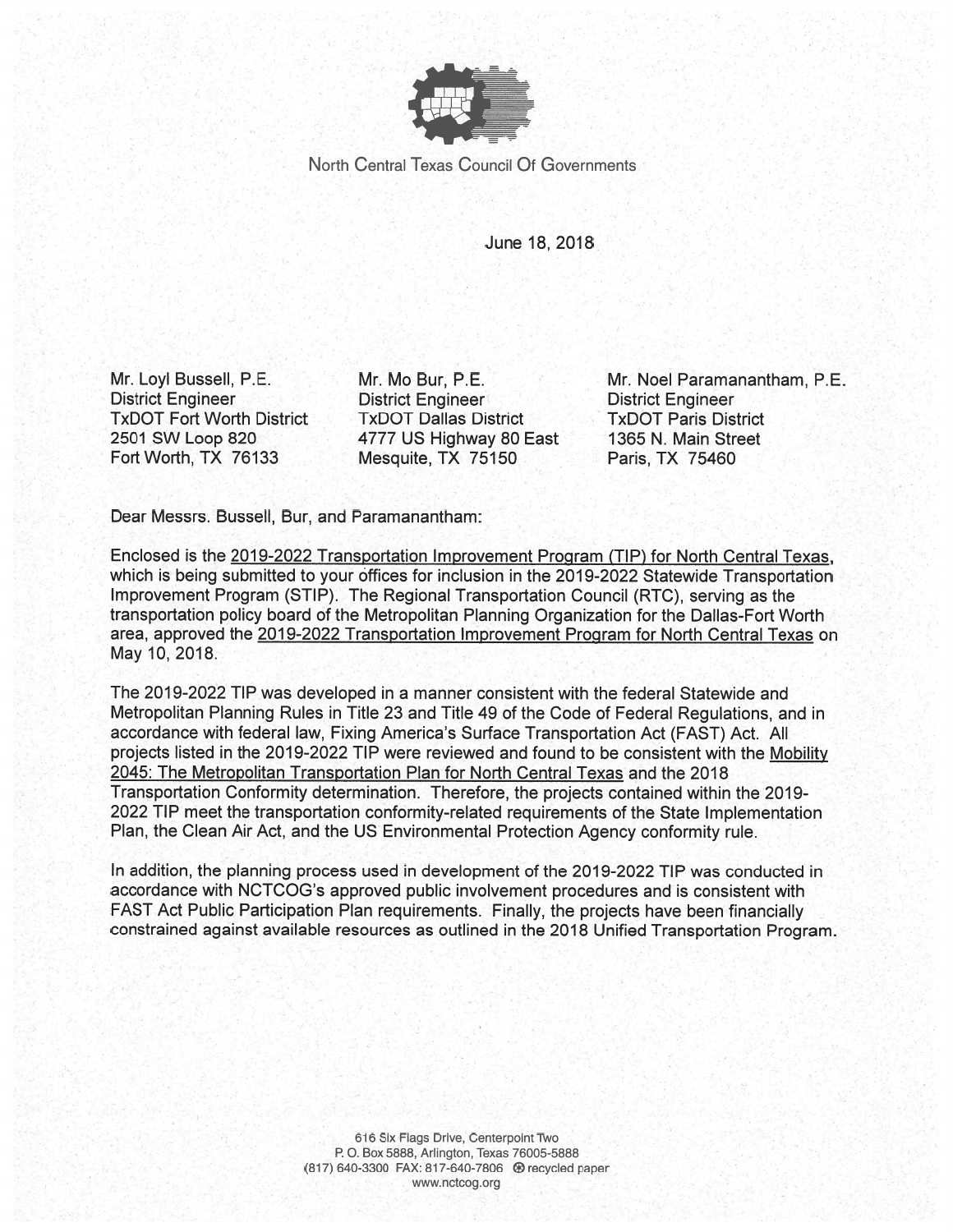Page Two

If you need any additional information to incorporate the 2019-2022 Transportation Improvement Program for North Central Texas into the 2019-2022 STIP, please contact Ken Bunkley or me at 817/695-9240.

Sincerely,

UNIVIA FELLS

Christie J. Gotti **Senior Program Manager Transportation Project Programming** 

CG:tw Enclosure

cc: Mohammad Al Hweil, P.E., District Advanced Transportation Planning Director, TxDOT Fort **Worth District** Brian Barth, P.E., Transportation Program Officer, TxDOT Austin David Brymer, Air Quality Division Director, TCEQ Jose Campos, Intermodal Team Leader, FHWA Ceason Clemens, P.E., Director of Transportation Planning and Development, TxDOT Dallas **District** John Cordary Jr., P.E., Director of Transportation Planning and Development, TxDOT Fort **Worth District** Guy Donaldson, Region 6 Section Chief, US EPA Heather Evans, Dallas-Fort Worth SIP Coordinator, TCEQ Melissa Foreman, Community Planner, FTA Region VI Tommie Fugate, Transportation Funding Specialist, TxDOT Fort Worth District Lauren Garduño, P.E., Director of Project Planning and Development, TxDOT Austin Eric Gleason, Director of Public Transportation, TxDOT Donald Koski, Director of Planning and Program Development, FTA Barbara Maley, AICP, Environmental & Transportation Planning Coordinator-TX Div., FHWA Lori Morel, Transportation Planner, Transportation Planning & Programming Division, TxDOT Nick Page, MPO Coordinator, TxDOT TP&P Division, Austin Robert Patrick, Region VI Administrator, FTA Dan Perry, Director of Transportation Planning & Development, TxDOT Paris District Jackie Ploch, Program Manager, TxDOT Jeff Riley, Environmental Scientist, EPA Penny Sansom, Planner, TxDOT Paris District Peter Smith, Director, TxDOT Transportation Planning and Programming, TxDOT Tamelia Spillman, Transportation Planner IV, TxDOT Dallas District Janie Temple, Transportation Analyst Manager, TxDOT Jamie Zech, Air Quality Planner, TCEQ Shannon Stevenson, Program Manager, NCTCOG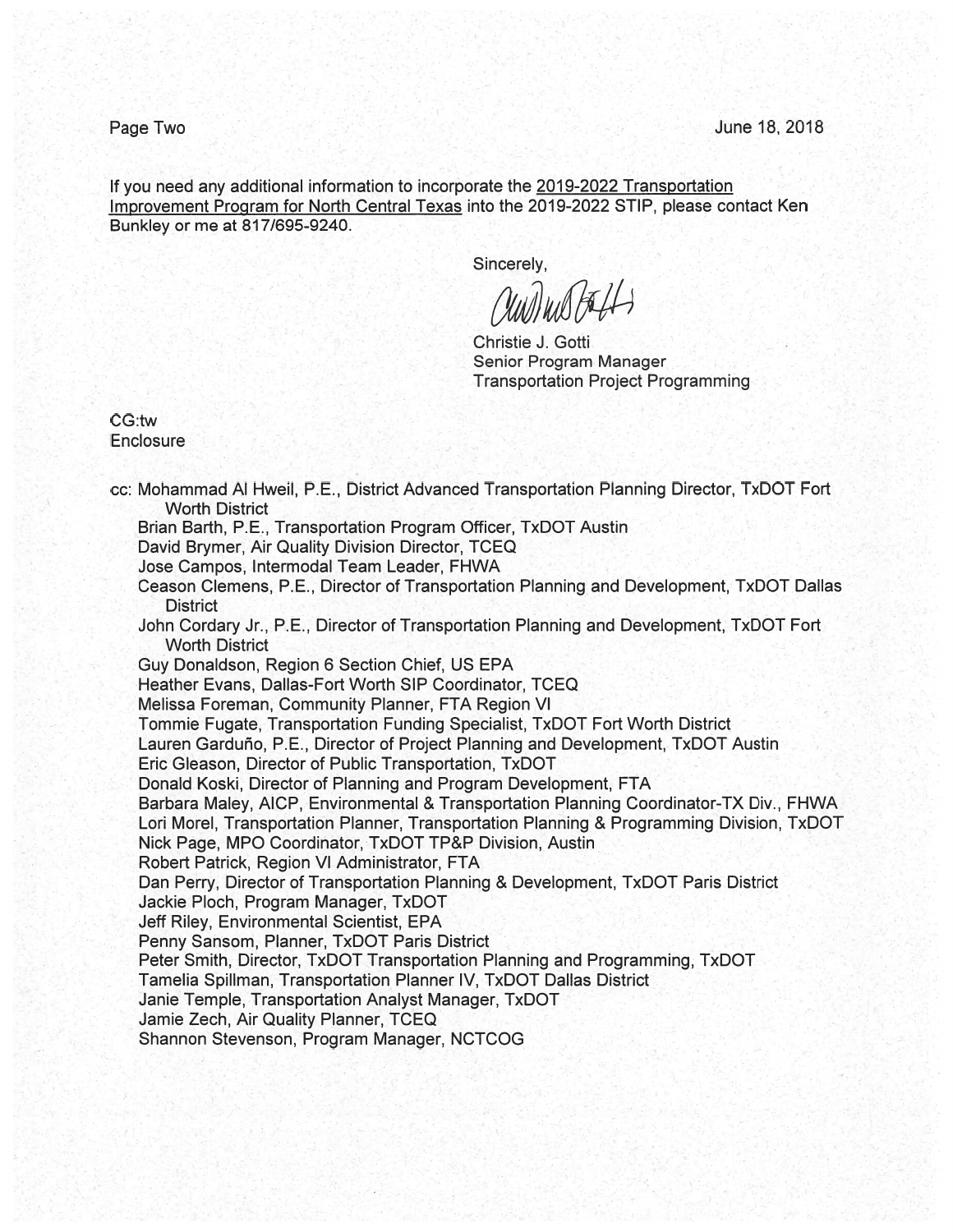

**North Central Texas Council of Governments** 







**2019-2022 Transportation Improvement Program for North Central Texas**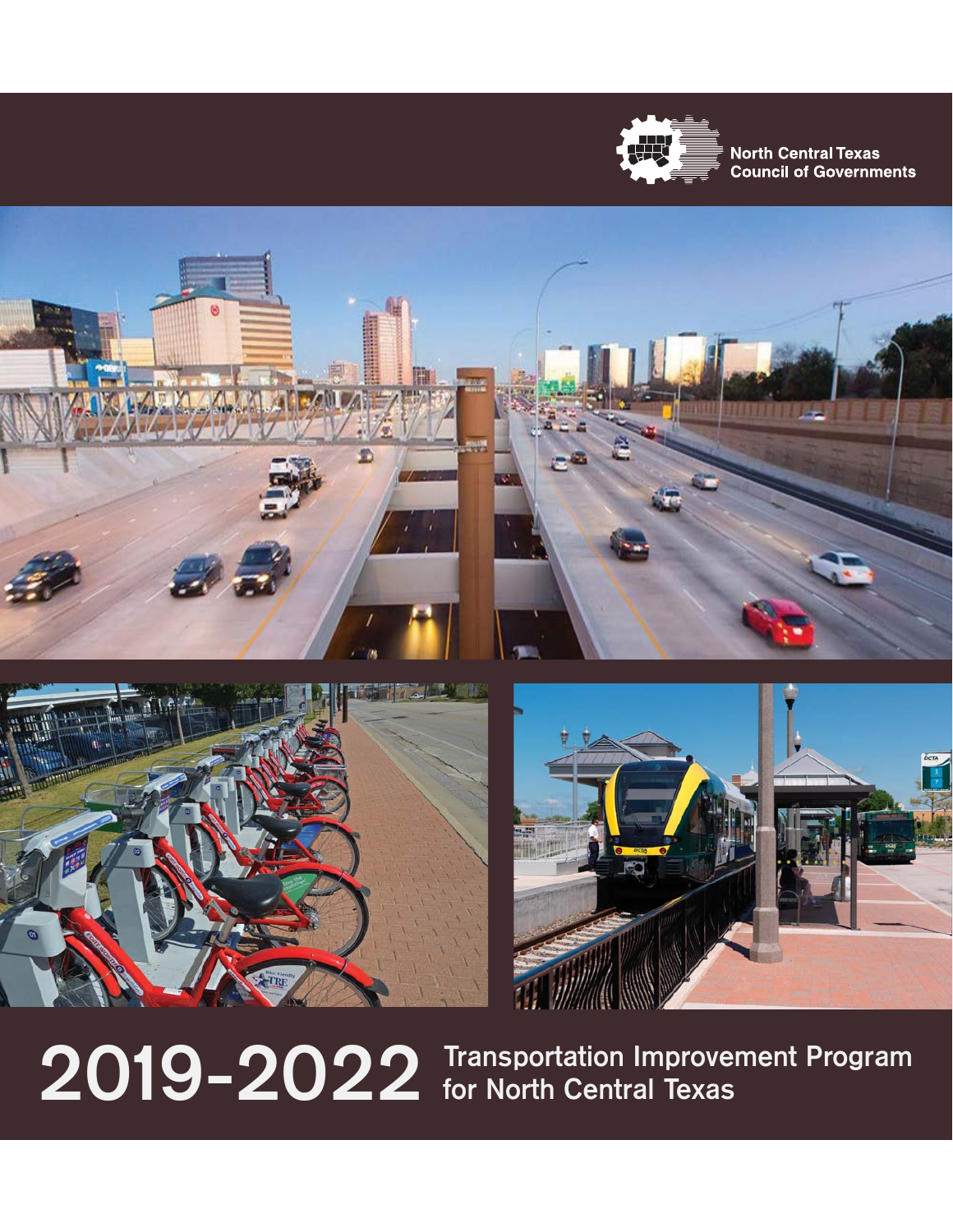# **2019-2022 TRANSPORTATION IMPROVEMENT PROGRAM**

**for North Central Texas**

Public Meeting Dates: **April 9, 10, and 11, 2018**

Approved by RTC on: **May 10, 2018**

Amended on:

Front cover: LBJ Express photo courtesy of Steve Gould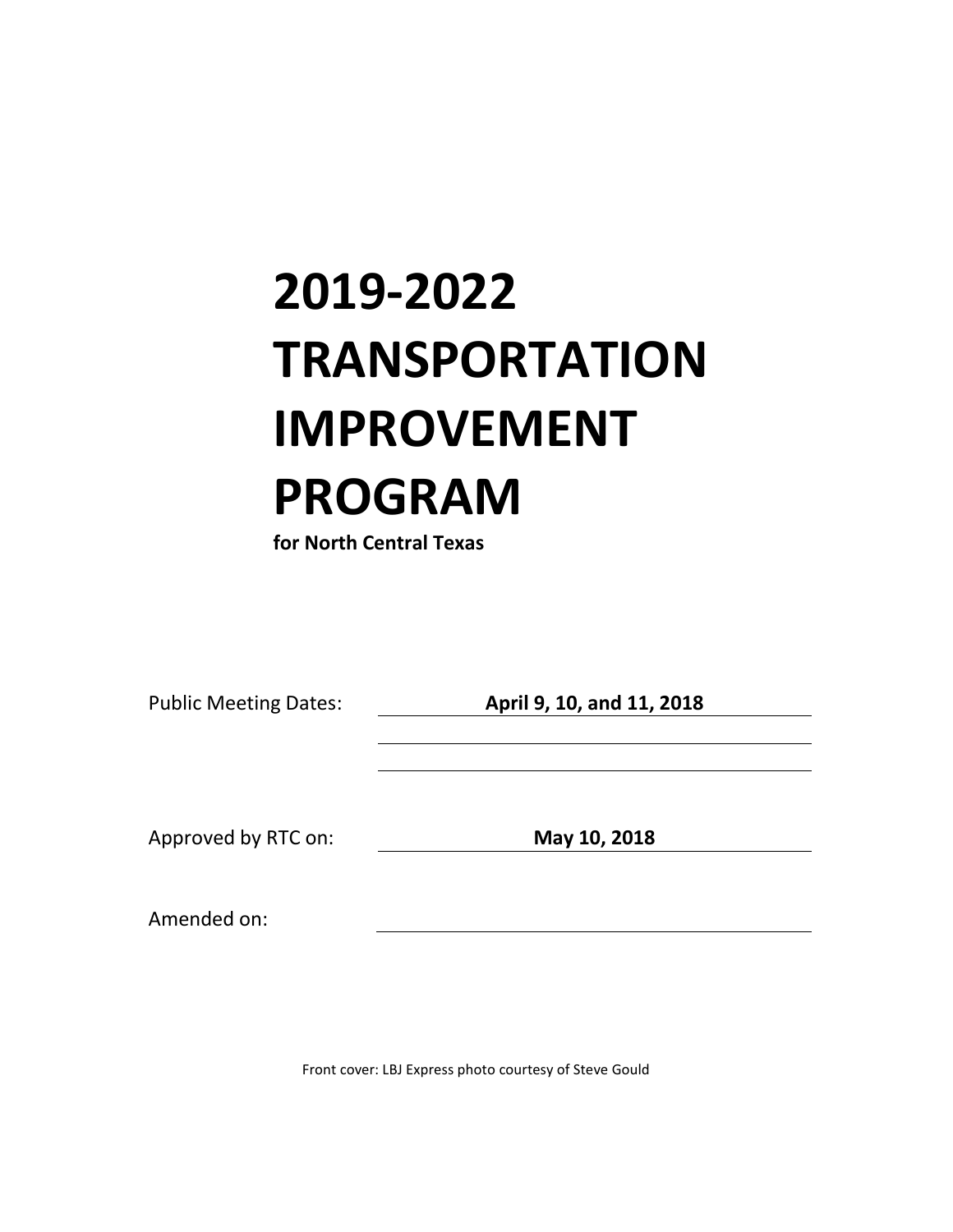#### **ABSTRACT**

TITLE: 2019-2022 Transportation Improvement Program for North Central Texas

| CONTACTS: | Christie Gotti<br>Senior Program Manager               | E-mail: cgotti@nctcog.org    |
|-----------|--------------------------------------------------------|------------------------------|
|           | Ken Bunkley<br><b>Principal Transportation Planner</b> | E-mail: kbunkley@nctcog.org  |
|           | <b>Omar Barrios</b><br>Sr. Transportation Planner      | E-mail: obarrios@nctcog.org  |
|           | Wade Haffey<br><b>Transportation Planner</b>           | E-mail: whaffey@nctcog.org   |
|           | <b>Brian Dell</b><br><b>Transportation Planner</b>     | E-mail: bdell@nctcog.org     |
|           | Rylea Roderick<br><b>Transportation Planner</b>        | E-mail: rroderick@nctcog.org |
|           | Mark Kinnaman<br><b>Transportation Planner</b>         | E-mail: mkinnaman@nctcog.org |
|           | Cody Derrick<br><b>Transportation Planner</b>          | E-mail: cderrick@nctcog.org  |
|           | Trey Salinas<br><b>Transportation Planner</b>          | E-mail: tsalinas@nctcog.org  |
|           | Evan Newton<br><b>Transportation Planner</b>           | E-mail: enewton@nctcog.org   |

- SUBJECT: Comprehensive listing of regionally significant federal, State, and locally funded surface transportation projects in the Dallas-Fort Worth Metropolitan Area.
	- DATE: June 18, 2018

SOURCE OF COPIES: Regional Information Center North Central Texas Council of Governments 616 Six Flags Drive Arlington, Texas 76011 (817) 640-3300 Electronic copy: <http://nctcog.org/trans/tip>

> ABSTRACT: The Transportation Improvement Program (TIP) is a staged, multiyear listing of surface transportation projects proposed for funding by federal, State, and local sources within the Dallas-Fort Worth Metropolitan Area. The TIP is developed through a cooperative effort of the North Central Texas Council of Governments' Regional Transportation Council, the Texas Department of Transportation, local governments, and transportation agencies. The TIP contains projects with committed funds in fiscal years 2019, 2020, 2021, and 2022. Project listings are financially constrained to available resources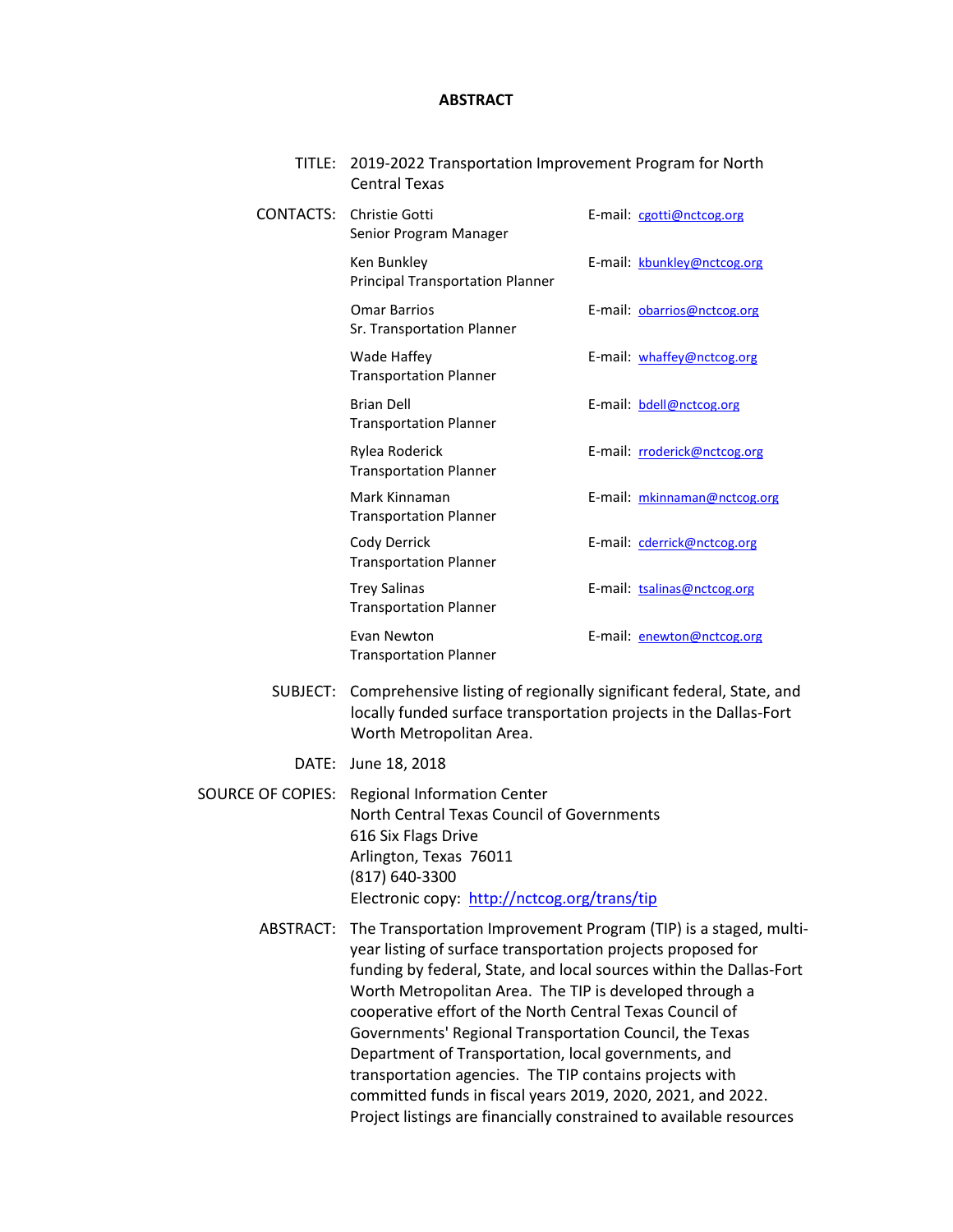## **What is NCTCOG?**

The North Central Texas Council of Governments is a voluntary association of cities, counties, school districts, and special districts which was established in January 1966 to assist local governments in **planning** for common needs, **cooperating** for mutual benefit, and **coordinating**  for sound regional development.

It serves a 16-county metropolitan region centered around the two urban centers of Dallas and Fort Worth. NCTCOG has over 230 **member governments**, including 16 counties, numerous cities, school districts, and special districts.

**NCTCOG's** structure is relatively simple; each member government appoints a voting representative from the governing body. These voting representatives make up the **General Assembly** which annually elects an 18-member Executive Board. The **Executive Board** is supported by technical, study, and policy development committees and a professional staff headed by Mike Eastland, Executive Director.



NCTCOG's offices are located in Arlington in the Centerpoint Two Building at 616 Six Flags Drive (approximately one-half mile south of the main entrance to Six Flags Over Texas).

**North Central Texas Council of Governments P. O. Box 5888 Arlington, Texas 76005-5888 (817) 640-3300**

### **NCTCOG's Department of Transportation**

Since 1974 NCTCOG has served as the Metropolitan Planning Organization (MPO) for transportation for the Dallas-Fort Worth area. NCTCOG's Department of Transportation is responsible for the regional planning process for all modes of transportation. The department provides technical support and staff assistance to the Regional Transportation Council and its technical committees, which compose the MPO policy-making structure. In addition, the department provides technical assistance to the local governments of North Central Texas in planning, coordinating, and implementing transportation decisions.

Prepared in cooperation with the Texas Department of Transportation and the U. S. Department of Transportation, Federal Highway Administration, and Federal Transit Administration.

"The contents of this report reflect the views of the authors who are responsible for the opinions, findings, and conclusions presented herein. The contents do not necessarily reflect the views or policies of the Federal Highway Administration, the Federal Transit Administration, or the Texas Department of Transportation."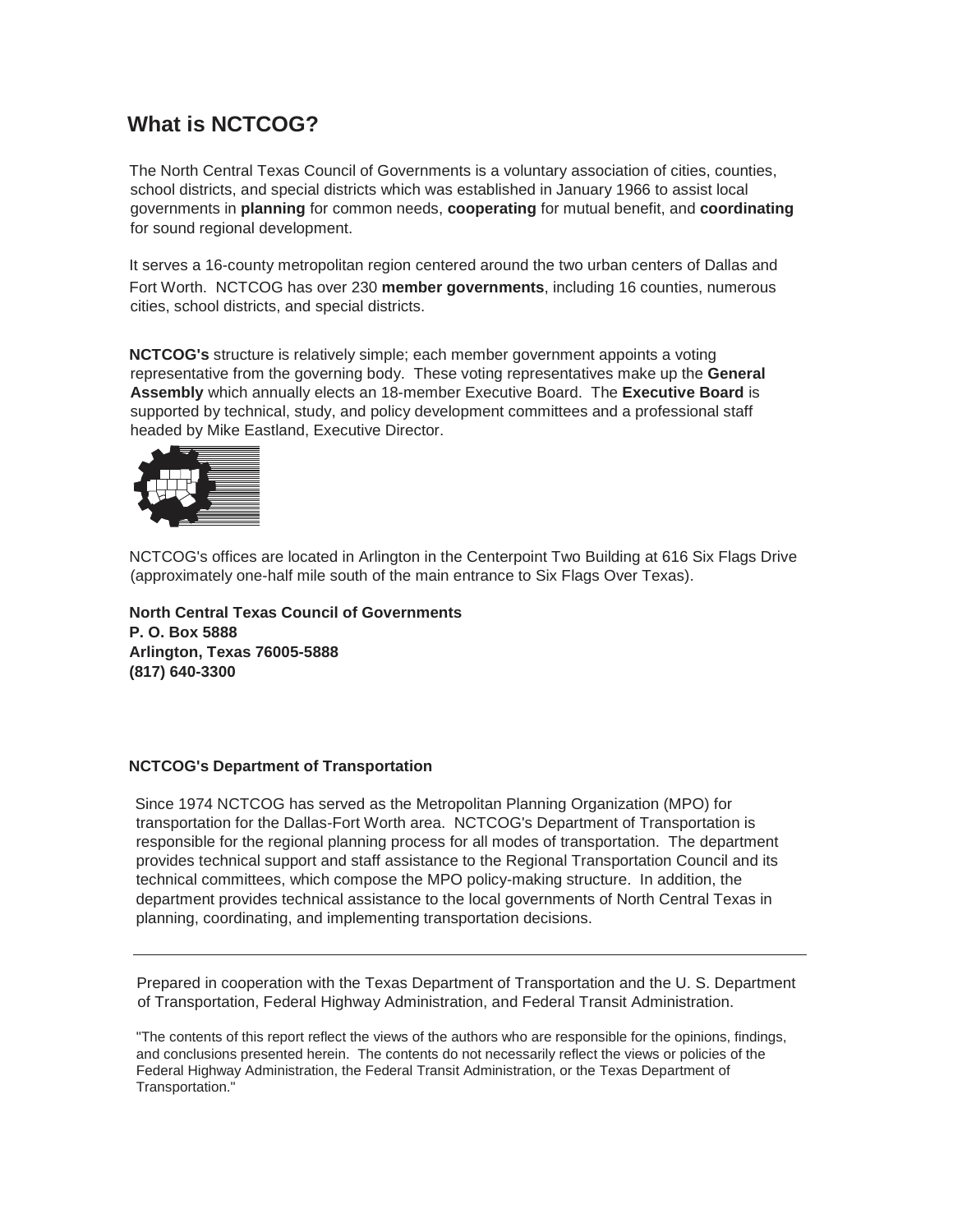#### **2017-2018 Executive Board**

**Tom Lombard President** Councilmember North Richland Hills **Kevin Strength Vice-President** Mayor City of Waxahachie

**Kelly Allen Gray** Councilmember **Douglas Athas** Mayor

**Curtistene McCowan** Mayor City of DeSoto

City of Fort Worth

**Bobbie Mitchell** Commissioner Denton County

**Paul Voelker** Mayor

City of Richardson

City of Garland

**Ray Smith** Mayor Town of Prosper

**Bruce Wood** County Judge Kaufman County **J.D. Clark Secretary-Treasurer** County Judge Wise County

**Clay Jenkins** County Judge Dallas County

**Nick Sanders** Mayor Town of Trophy Club

**Kathryn Wilemon** Councilmember City of Arlington

**Lissa Smith Past President** Previous Mayor Pro-Tem City of Plano

**Lee Kleinman** Councilmember City of Dallas

**Keith Self** County Judge Collin County

**B. Glen Whitley** County Judge Tarrant County

**Representative Ron Simmons**

Member of the Texas Legislature Ex Officio, Nonvoting Member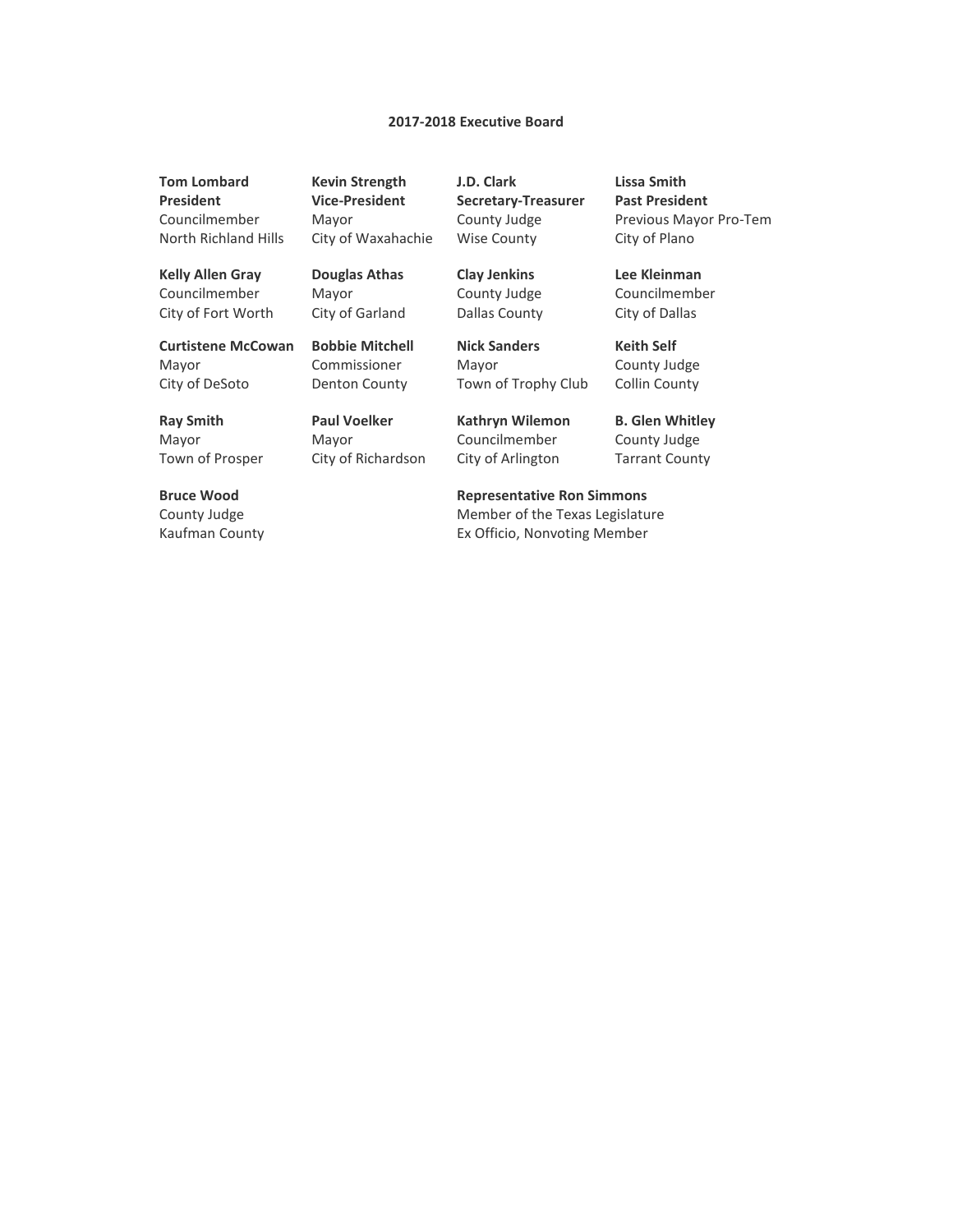#### **REGIONAL TRANSPORTATION COUNCIL**

**Gary Fickes, Chair** Commissioner Tarrant County

**Andy Eads, Vice Chair Commissioner** Denton County

**Roger Harmon, Secretary** County Judge Johnson County

**Tennell Atkins** Councilmember City of Dallas

**Richard E. Aubin** Councilmember City of Garland

**Sue S. Bauman** Board Chair Dallas Area Rapid Transit

**Mohammed "Mo" Bur** District Engineer Texas Department of Transportation, Dallas District

**Carol Bush** County Judge Ellis County

**Loyl C. Bussell, P.E.** District Engineer Texas Department of Transportation, Fort Worth District

**Rickey D. Callahan** Councilmember City of Dallas

**Mike Cantrell Commissioner** Dallas County

**David L. Cook** Mayor City of Mansfield

**Rudy Durham** Mayor City of Lewisville

**Charles Emery** Chairman Denton County Transportation Authority

**Kevin Falconer** Mayor City of Carrollton

**Rob Franke, P.E.** Mayor City of Cedar Hill

**George Fuller**  Mayor City of McKinney

**Sandy Greyson** Councilmember City of Dallas

**Jim Griffin** Mayor City of Bedford

**Mojy Haddad** Board Member North Texas Tollway Authority

**Clay Lewis Jenkins** County Judge Dallas County

**Ron Jensen** Mayor City of Grand Prairie

**Jungus Jordan** Councilmember City of Fort Worth

**Lee M. Kleinman** Councilmember City of Dallas

**Harry LaRosiliere** Mayor City of Plano

**David Magness Commissioner** Rockwall County

**Scott Mahaffey** Chairman Trinity Metro

**B. Adam McGough** Councilmember City of Dallas

**William Meadows** Board Chair Dallas Fort Worth International Airport **Steve Mitchell** Councilmember City of Richardson

**Cary Moon** Councilmember City of Fort Worth

**Stan Pickett** Mayor City of Mesquite

**Mark Riley** County Judge Parker County

**John Ryan** Councilmember City of Denton

**Will Sowell** Mayor Pro Tem City of Frisco

**Stephen Terrell** Mayor City of Allen

**T. Oscar Trevino Jr., P.E.** Mayor City of North Richland Hills

**William Tsao, P.E.** Citizen Representative City of Dallas

**Oscar Ward** Councilmember City of Irving

**Duncan Webb Commissioner** Collin County

**B. Glen Whitley** County Judge Tarrant County

**Kathryn Wilemon** Councilmember City of Arlington

**W. Jeff Williams** Mayor City of Arlington

**Ann Zadeh** Councilmember City of Fort Worth